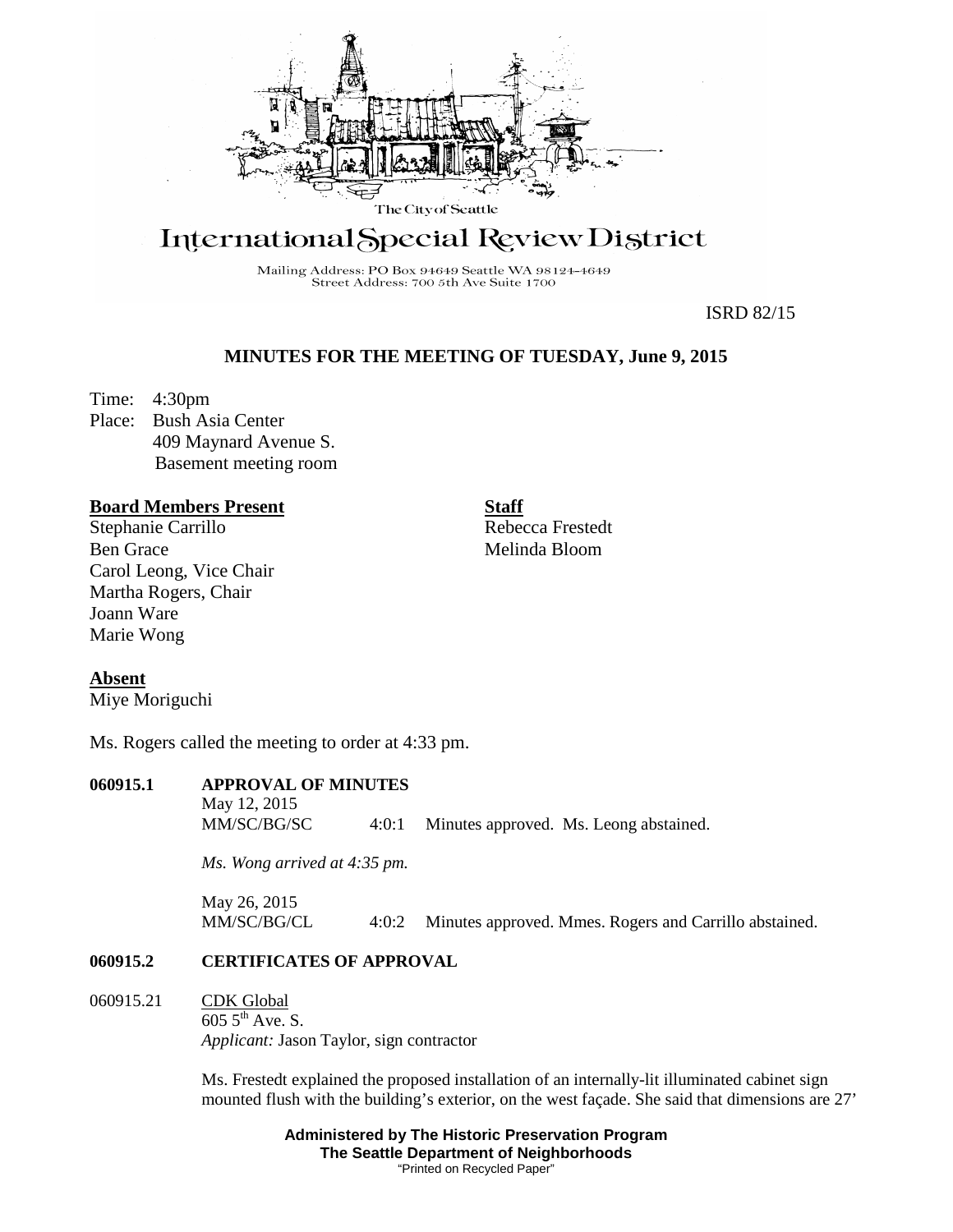$7''$  w x 40  $\frac{1}{2}$  h x 9" d. Exhibits included plans, photographs and samples. She said the building is a non-contributing building located outside the Asian Design Character District. The sign will be internally-illuminated with white LEDs. The sign will replace the ADP Cobalt sign, which was approved in 2010.

Applicant Comment:

Jason Taylor explained that ADT Cobalt is now CDK Global and they are updating signage. He said the internally lit cabinet sign will be installed into mortar and they will utilize existing power. He said the background is opaque black and just the three circles and copy shine through. He said that white and green plexi will be used for the circles. He said that the eternal finish of the cabinet is black. He said signage will go on west elevation on  $4<sup>th</sup>$  Avenue facing the stadiums. He provided photos of existing conditions and neighboring signage.

Mr. Grace asked if the dimensions are roughly the same as existing.

Mr. Taylor responded they are.

Ms. Rogers asked if the box is 9" deep.

Mr. Taylor responded it is.

Ms. Frestedt said that the color of the cabinet should be compatible with building face. She said these buildings were not constructed when the Guidelines were written.

Mr. Grace noted that Getty has a black background on their sign.

Action: I move that the International Special Review District Board recommend approval of a Certificate of Approval for signage, as proposed.

This action is based on the following:

#### **The proposed work meets the applicable sections of the International Special Review District Ordinance and District Design Guidelines:**

**SMC 23.66.030 – Certificates of approval – Application, review and appeals SMC 23.66.338 – Signs**

**ISRD Design Guidelines for Awnings and Canopies, Façade Alterations, Security & Signs**

**II. Design Guidelines for Signs**

- **A. Buildings with Multiple Tenants**
- **C. Internally light signs in all locations.**

**Secretary of the Interior Standard #10**

MM/SC/BG/CL 6:0:0 Motion carried.

#### **060915.3 DESIGN GUIDELINES WORK SESSION**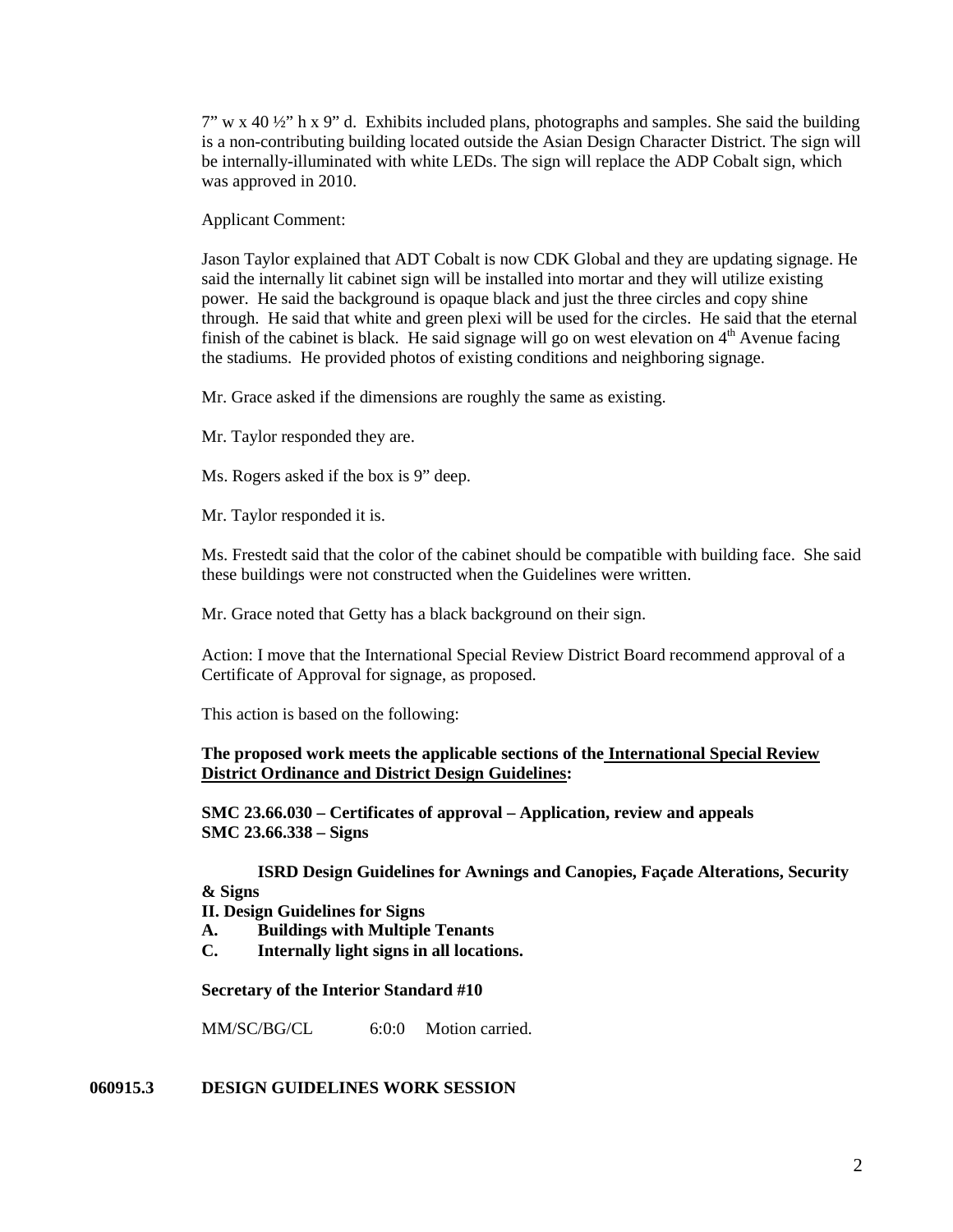Review and discussion of draft design guideline revisions.

Ms. Frestedt provided an updated draft of the guidelines. What follows are board member comments.

Mr. Grace said that in the second to last paragraph "…would lead to eventual *deterioration* of the neighborhood…" He said that *deterioration* is too strong.

Ms. Frestedt said that 'sports stadiums' are mentioned because the possible encroachment from the stadiums was a big driver in the formation of the district. She noted 'sports stadiums' will remain instead of their name because sponsors and names can change.

Mr. Grace said 'period of significance' is confusing for come community members.

Ms. Frestedt said it is the 'peak period during which the bulk of development in the district occurred.'

Ms. Wong said that description could clarify any questions people may have.

Ms. Frestedt noted that eventually photos and graphical representation will be added. She said she will also include principles of preservation versus rehabilitation versus restoration; she suggested it could be included as sidebar. She said that FAQ was formatted differently. She questioned how general areas should be shown on the map (Nihonmachi, Chinatown, and Little Saigon).

Ms. Ware and Mr. Grace thought that the same map as used on the website should be used here.

Ms. Leong said she liked the map. She said that circles on map could overlap and then have a spine of each area for example: Japantown – Main Street; Chinatown – King Street; and Little Saigon –  $12<sup>th</sup>$  and Jackson. She said it gives respect to each but also shows the overlap.

Board members discussed the history of the district and the change and movement of groups over time. It was noted that Dearborn may have been Japantown at one time and Chinatown was in Pioneer Square.

Ms. Wong said that that the history of the district – even when in Pioneer Square – has always been PanAsian, always intermixed. She said it has never been one or the other. She said we should give credence to some division whether by spine or node. She said that Japantown had three different nodes going on all the time.

Board members discussed how groups should be shown on a map – which group, where and at what time. Recognition of the past is important and acknowledgement of the contribution of a community.

Ms. Wong said for newcomers to understand the district she said that a mental image associated with the map could be used. She said that the significance in identity informs people looking at the Guidelines. She said that part of tourism plays in with sustainability.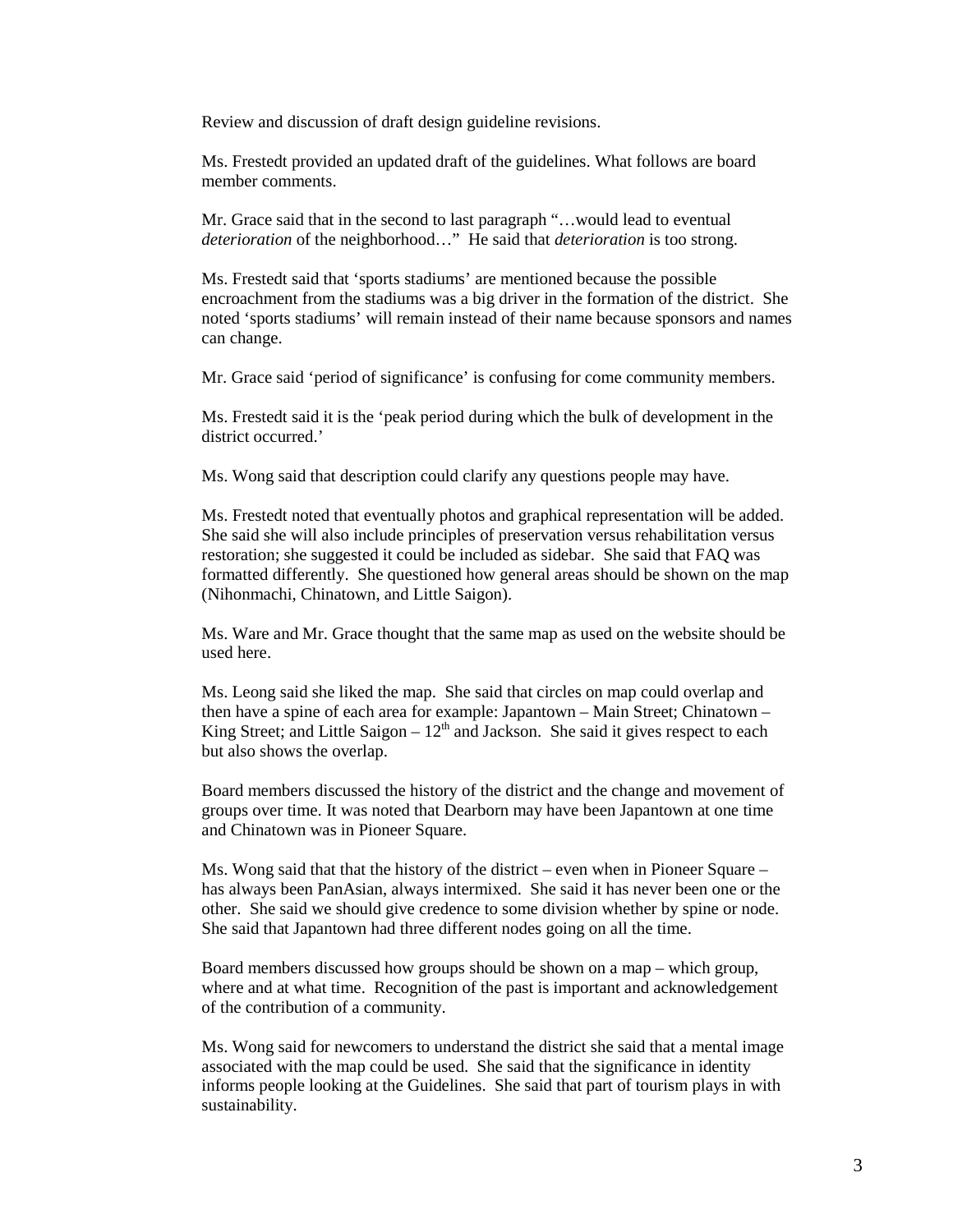Mr. Grace said to include more about the history of Jazz on Jackson or the thriving Filipino community.

Ms. Wong said that papers acknowledged they lived in Chinatown but there wasn't a 'Manillatown' per se here only in specific locations in the US.

Eliminate text after Japantown, Chinatown International District, and Little Saigon. She noted the changing boundaries of the district, the overlaps and presence of other groups. She said that the paragraph will set additional context and the spine idea makes sense.

Ms. Ware said that it would be cool to show jazz along Jackson and you could add history of when jazz was big there and history about where the Filipino community was and when. She said that you could encourage reference in the history of the site.

Ms. Frestedt said that the wayfinding element on  $6<sup>th</sup>$  is starting to do that. She said that it is better as a community decision than a board decision. She explained that she provides much coaching and assistance to applicants before they come to the board.

Ms. Ware said that 'storefront and exterior alteration' is more easily understood than 'façade alteration'.

Ms. Frestedt said she would add text about preliminary and final design approval. She said that there is a lot more in the Land Use Code and she said she is trying to make it more understanding for the layperson. She moved a paragraph about Certificate of Approval needs to be acquired before getting other building permits; apply for change of Use separately.

Ms. Leong asked about new business that doesn't get information about working with the board.

Ms. Frestedt said that they would be in violation; she would try first for compliance; would go to DPD next; she would go to Law if other attempts fail. She said it is the property owner / manager's responsibility to notify the tenants in their buildings. She said that interior work may be done but that they will be stopped at DPD. She said that all enforcement goes to DPD. She said that even if a permit isn't needed a Certificate of Approval still is.

Ms. Ware suggested graphic showing the process and how it overlaps with DPD process and how it fits within the broader permit process.

Ms. Frestedt said that it is difficult to do that because each application is so different. She said that she has 28 days to review an application.

Ms. Ware said to show just sequencing, not timing.

Mr. Grace said that if infographic is done well it could be useful.